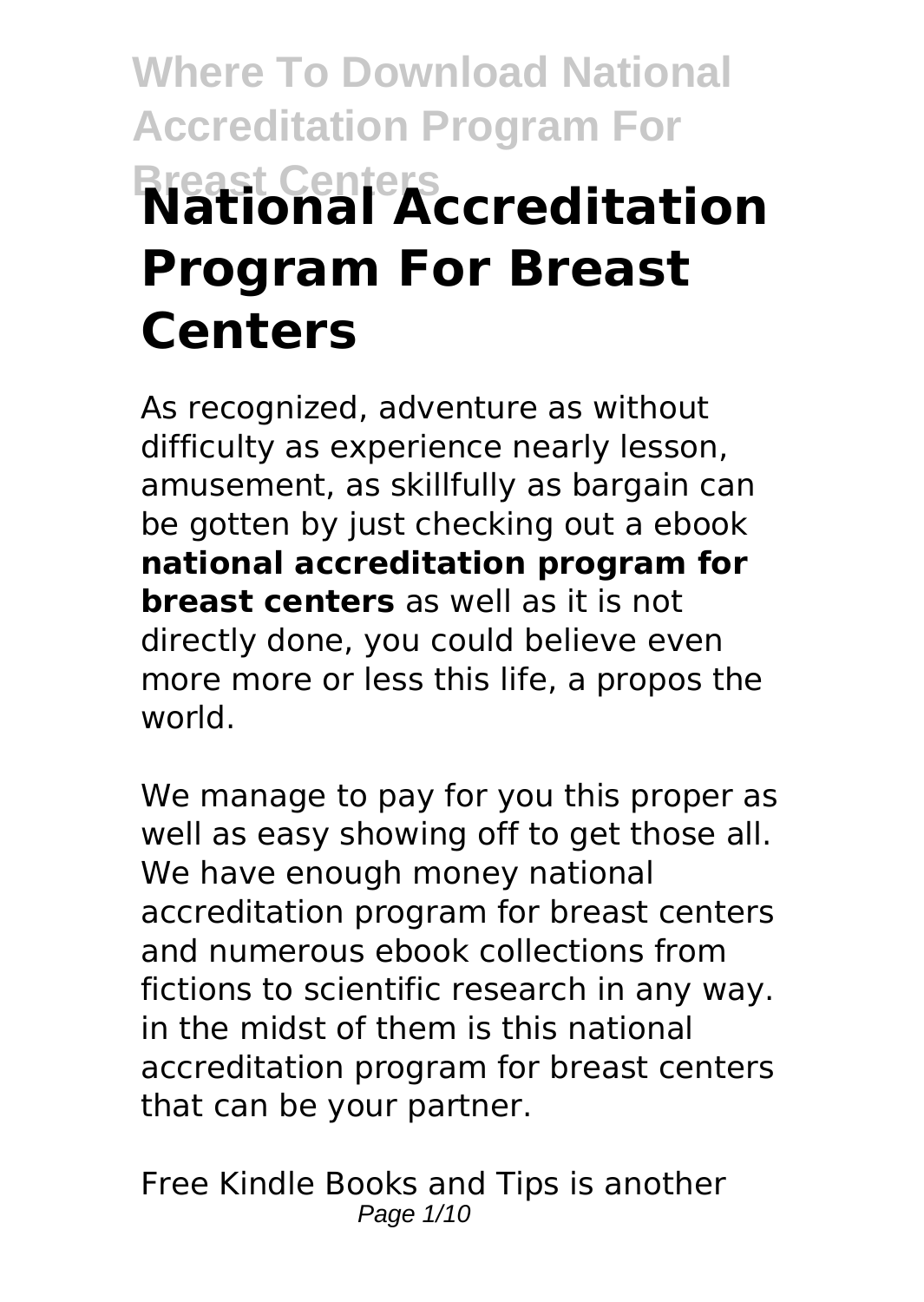**Breast Centers** source for free Kindle books but discounted books are also mixed in every day.

#### **National Accreditation Program For Breast**

The National Accreditation Program for Breast Centers (NAPBC) is a consortium of national, professional organizations focused on breast health and dedicated to the improvement of quality outcomes of patients with diseases of the breast through evidence-based standards and patient and professional education. The objectives of the NAPBC include:

#### **National Accreditation Program for Breast Centers**

The National Accreditation Program for Breast Centers (NAPBC) is a consortium of national, professional organizations focused on breast health and dedicated to the improvement of quality outcomes of patients with diseases of the breast through evidence- based standards and patient and professional education.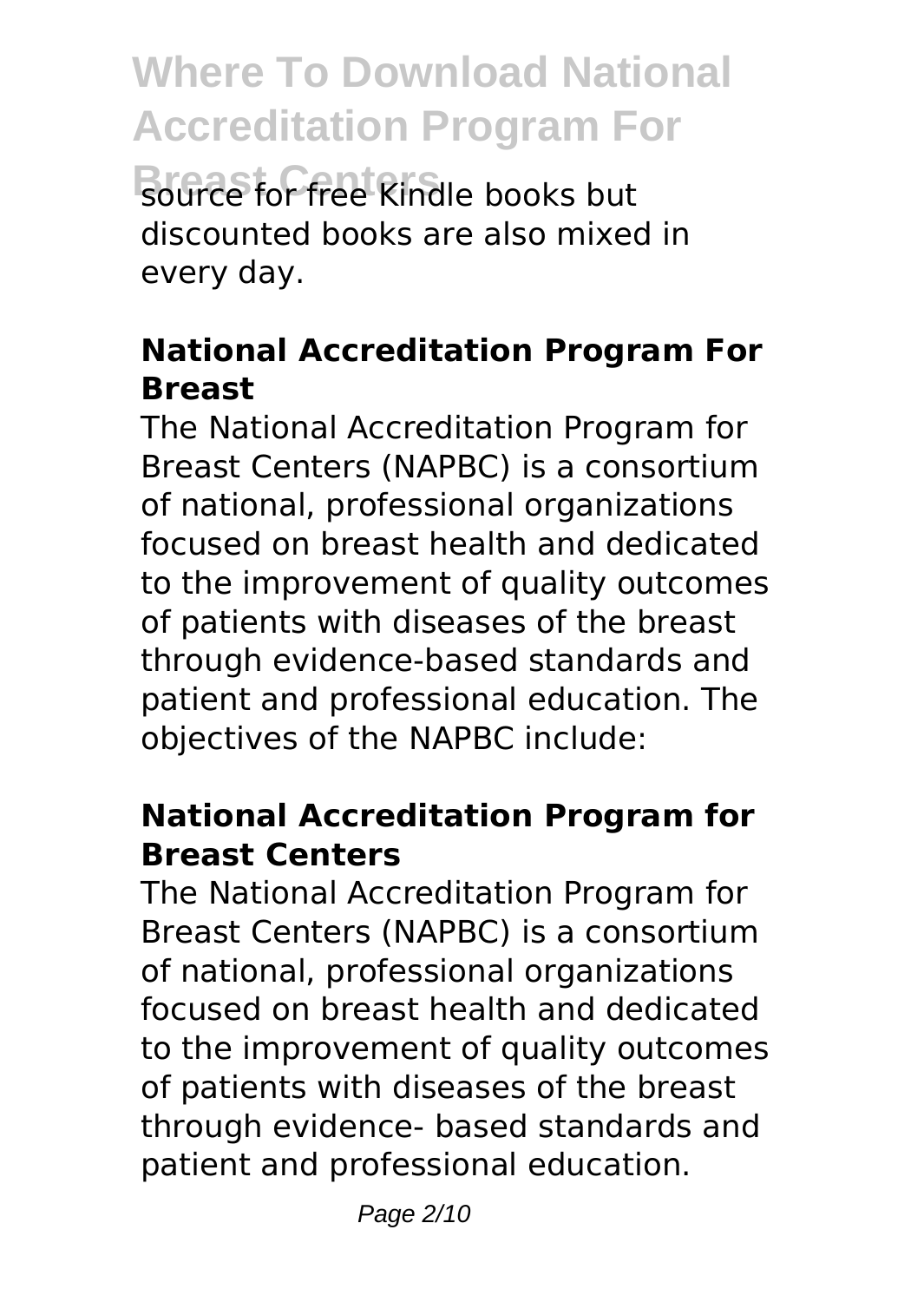### **Where To Download National Accreditation Program For Breast Centers**

#### **National Accreditation Program For Breast Centers**

National Accreditation Program for Breast Centers (NAPBC) Highest quality breast care services for patients Accreditation through the National Accreditation Program for Breast Centers (NAPBC) demonstrates a commitment to the highest standards of care for patients with breast diseases including cancer.

#### **National Accreditation Program for Breast Centers (NAPBC)**

BACKGROUND: The National Accreditation Program for Breast Centers (NAPBC) was established in 2008 by the American College of Surgeons as a quality-improvement program for patients with breast disease. An NAPBC quality measure states post-mastectomy patients with ≥4 positive lymph nodes should receive lymph node

#### **National Accreditation Program for**

Page 3/10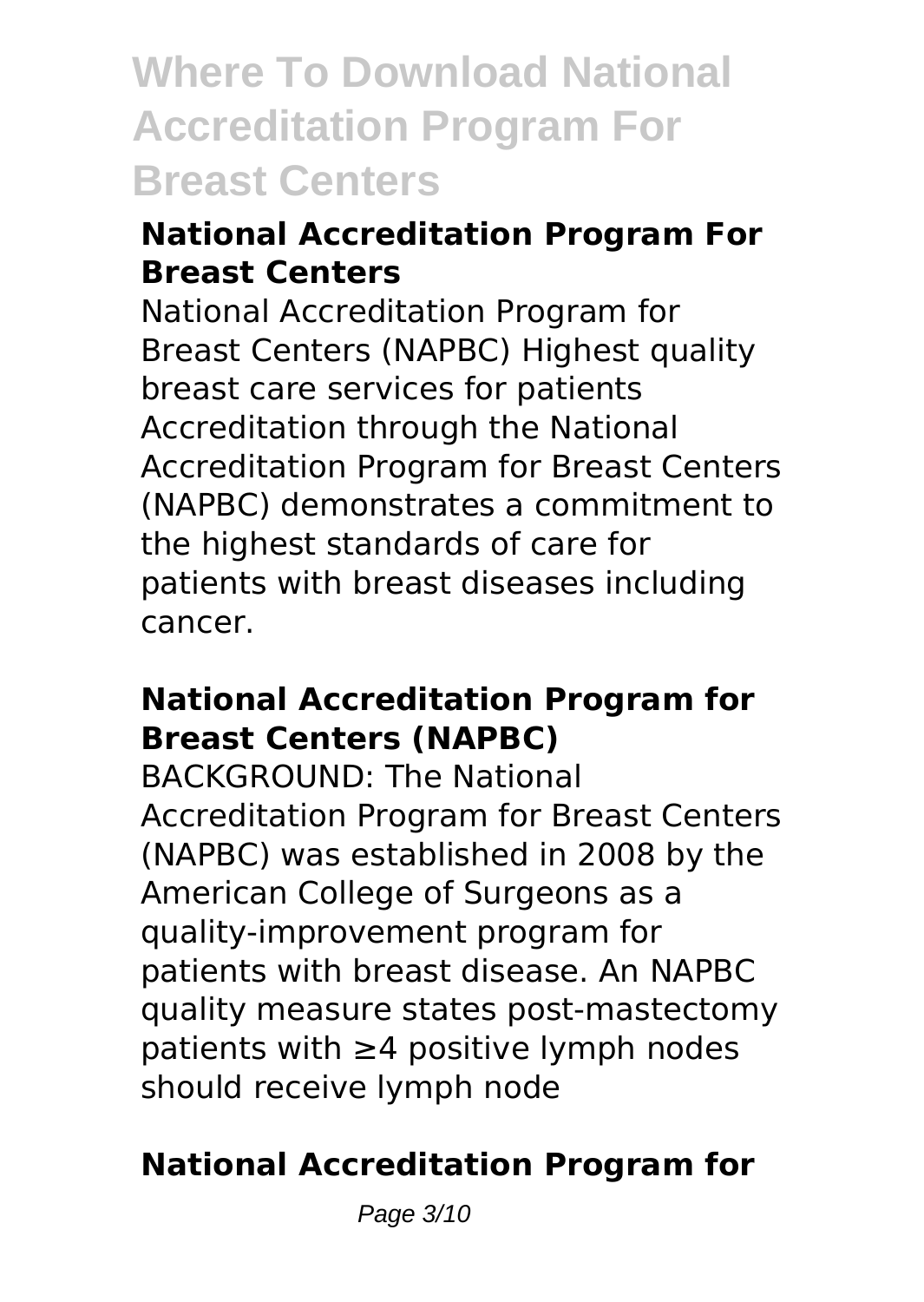### **Breast Centers Breast Centers ...**

The National Accreditation Program for Breast Centers (NAPBC), a Quality Program of the American College of Surgeons (ACS), is pleased to announce the release of an upgraded NAPBC Quality Portal (QPort) to manage your NAPBC accreditation information. As of September 3, 2020, you will utilize NAPBC QPort to manage your NAPBC accreditation.

#### **National Accreditation Program for Breast Centers (NAPBC ...**

The National Accreditation Program for Breast Centers (NAPBC), a quality program of the American College of Surgeons (ACS), has granted a Three-Year Accreditation to the Manatee Memorial Hospital Breast Care Center. To achieve voluntary NAPBC accreditation, Manatee Memorial Hospital's Breast Care Center demonstrated compliance with the NAPBC standards that look at a center's leadership, clinical services, research,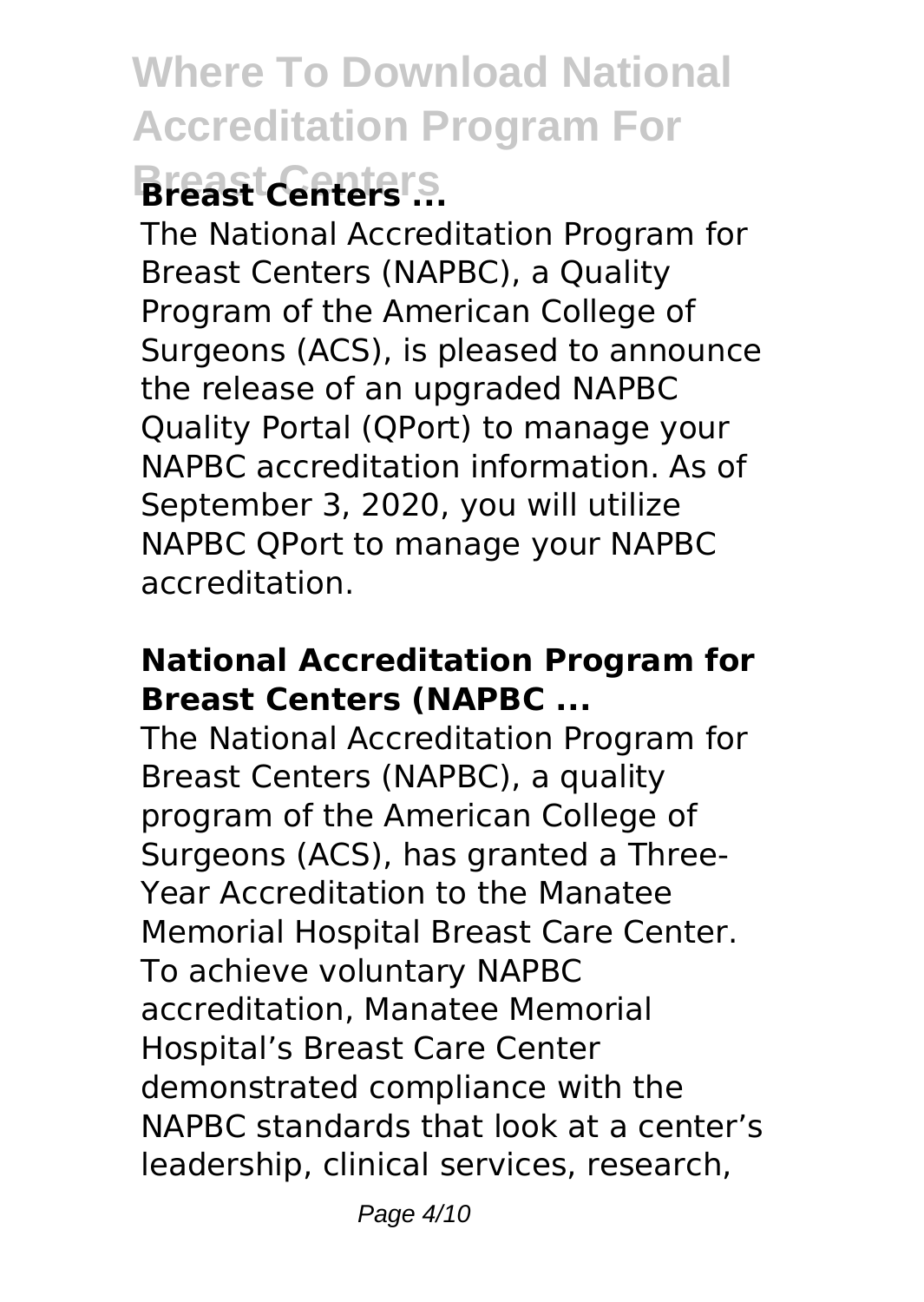**Where To Download National Accreditation Program For Breast Centers** community outreach, professional education, and quality improvement.

#### **Breast Care Center Receives Accreditation from the ...**

Accreditation by the National Accreditation Program for Breast Centers (NAPBC) is granted only to those centers that are voluntarily committed to providing the best possible care to patients with diseases of the breast. Each breast center must undergo a rigorous evaluation and review of its performance and compliance with NAPBC Standards.

#### **Breast Centers - American College of Surgeons**

FAYETTEVILLE – September 22, 2020 – The Breast Care Center at Cape Fear Valley Health has been re-accredited by the National Accreditation Program for Breast Centers (NAPBC) through the American College of Surgeons. Cape Fear Valley's accreditation process was done by virtual survey – a first for the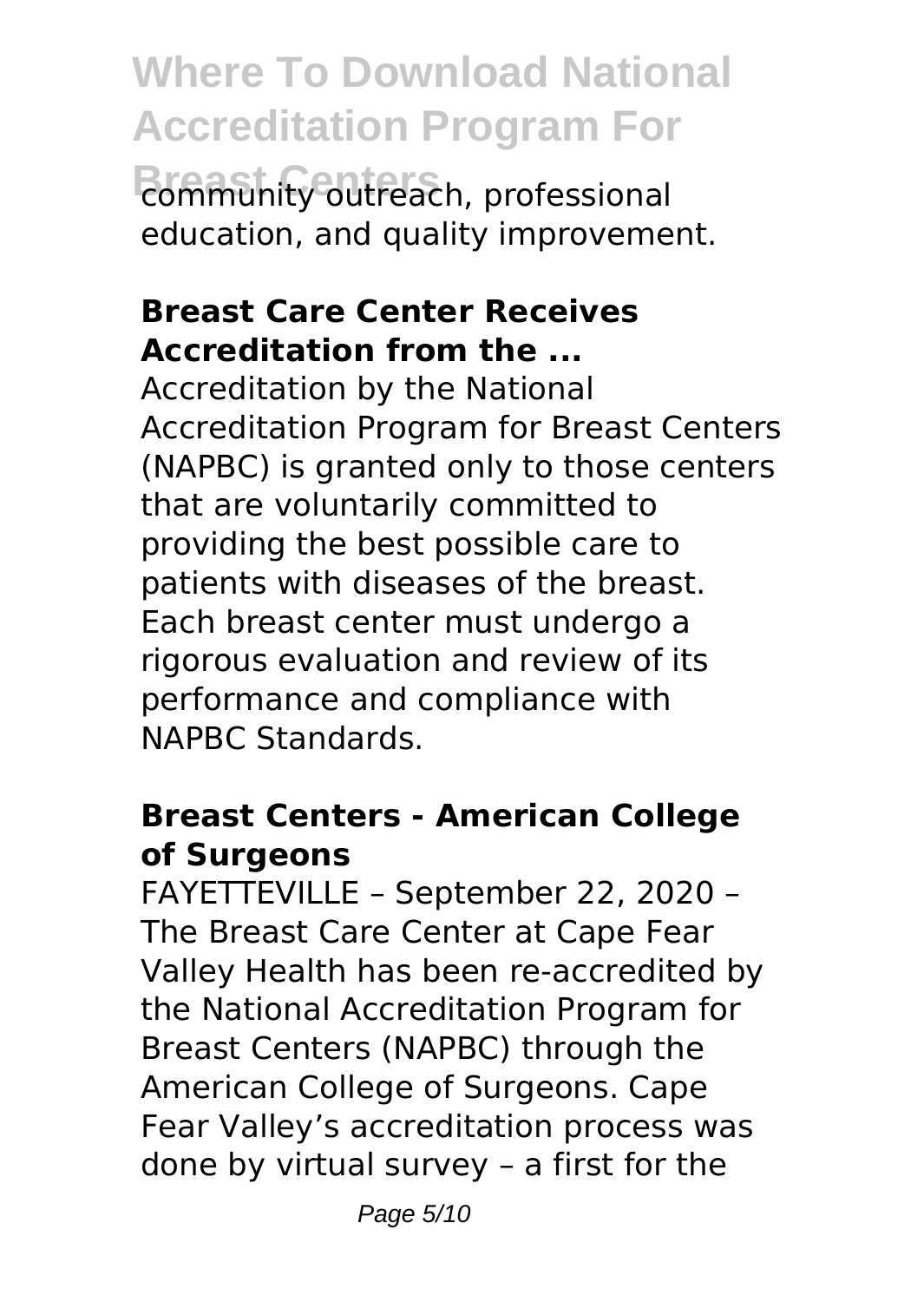**Where To Download National Accreditation Program For Breast Centers** 

#### **Cape Fear Valley Receives Breast Care Center Accreditation ...**

The Breast Ultrasound Accreditation Program provides facilities performing breast ultrasound and ultrasound-guided breast biopsies peer review and constructive feedback on staff qualifications, equipment, quality control, quality assurance, accuracy of needle placement and image quality.

#### **ACR Breast Ultrasound Accreditation**

South Shore Hospital's Breast Care Center received a three-year accreditation from the National Accreditation Program for Breast Centers (NAPBC). South Shore Hospital is pleased to announce that its breast imaging program was recently designated a Breast Imaging Center of Excellence by the American College of Radiology (ACR).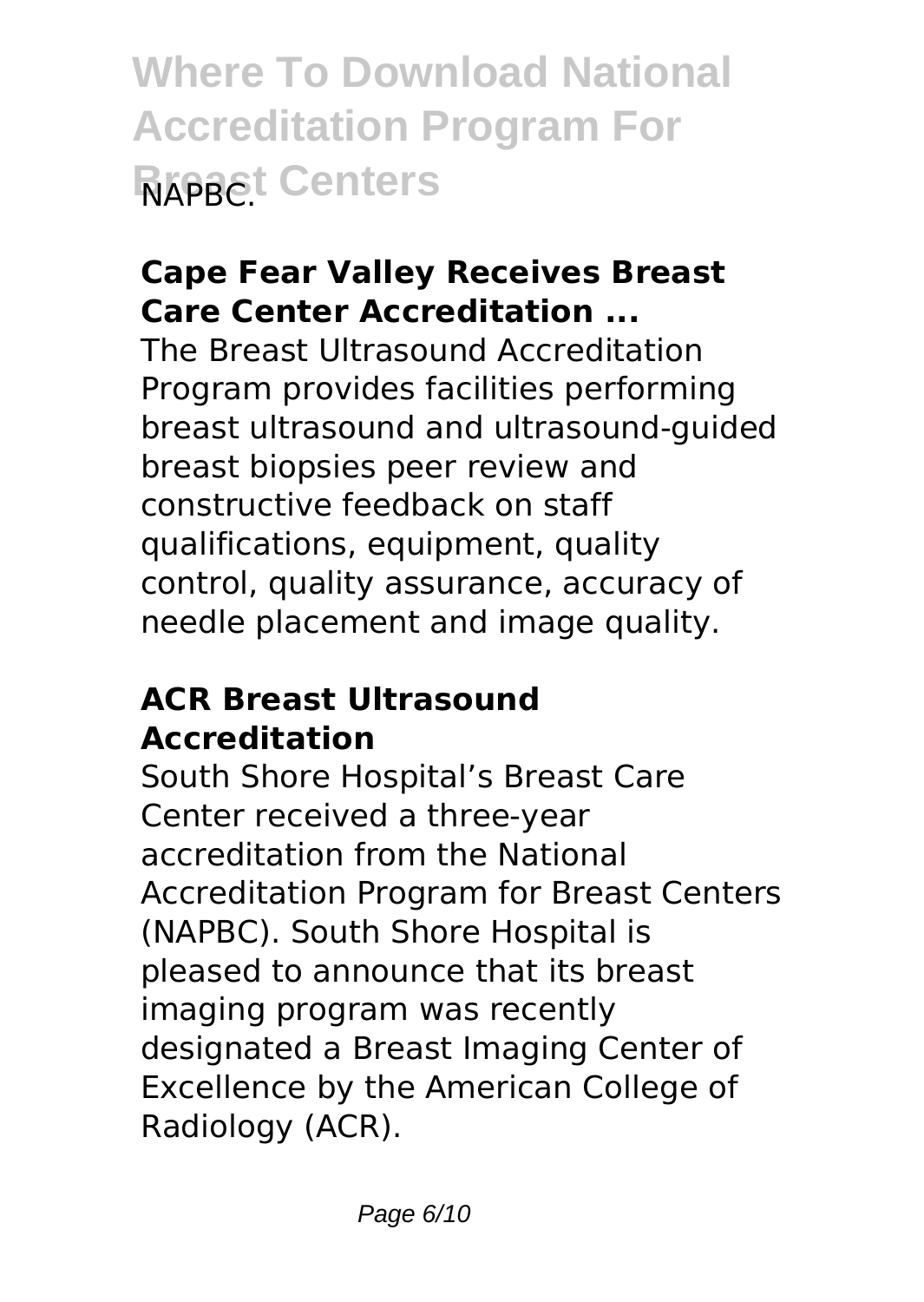### **Breast Centers Cancer Center Accreditations | South Shore Health**

Recognizing the lack of a national registry or accreditation process for breast health care, the American College of Surgeons established a multidisciplinary accreditation process for breast centers in 2005. 2 This program, named the National Accreditation Program for Breast Centers (NAPBC), was developed by a multidisciplinary group of stakeholders (patient advocacy representatives, surgeons, pathologists, medical and radiation oncologists, social workers, nurses, tumor registrars, and ...

#### **What Currently Defines a Breast Center? Initial Data From ...**

A multidisciplinary board was appointed, now with representatives from 20 national organizations with an interest in breast cancer (Table 1). The name "National Accreditation Program for Breast Centers" (NAPBC) was adopted.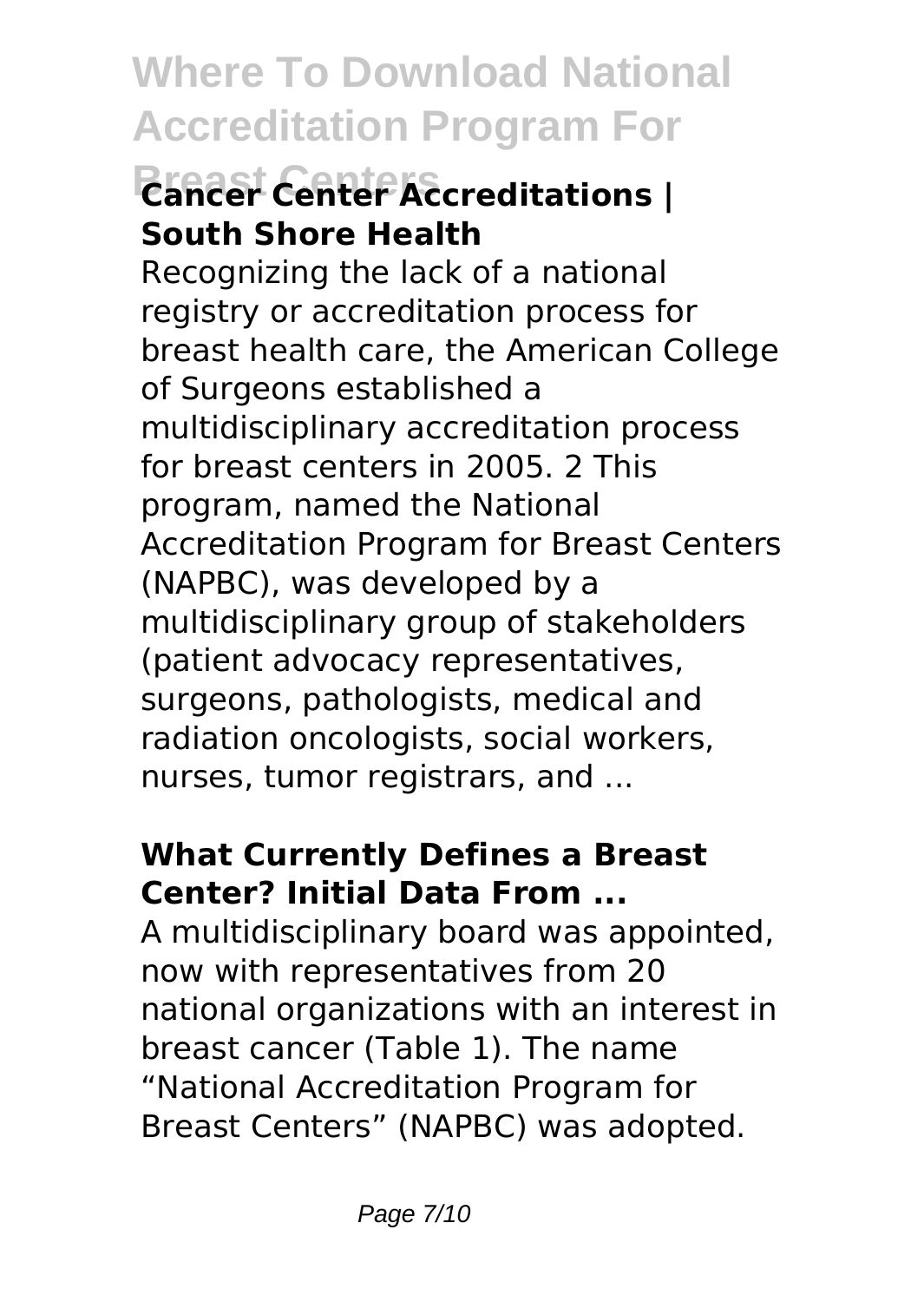#### **Breast Centers The United States' national accreditation program for ...**

EXETER – The National Accreditation Program for Breast Centers (NAPBC), a quality program of the American College of Surgeons (ACS) has granted Three-Year Accreditation to Exeter Hospital's Center...

#### **Exeter Hospital's Center for Breast Health recognized for ...**

Mission StatementThe National Accreditation Program for Breast Centers (NAPBC) is a consortium of national, professional organizations focused on breast health and dedicated to the improvement of quality outcomes of patients with diseases of the breast through evidence-based standards and patient

#### **NAPBC Standards Manual - facs.org**

DANVERS, MASS. - Beverly Hospital is proud to announce that Lahey Outpatient Center, Danvers' (LOCD) Breast Health Center, located at 480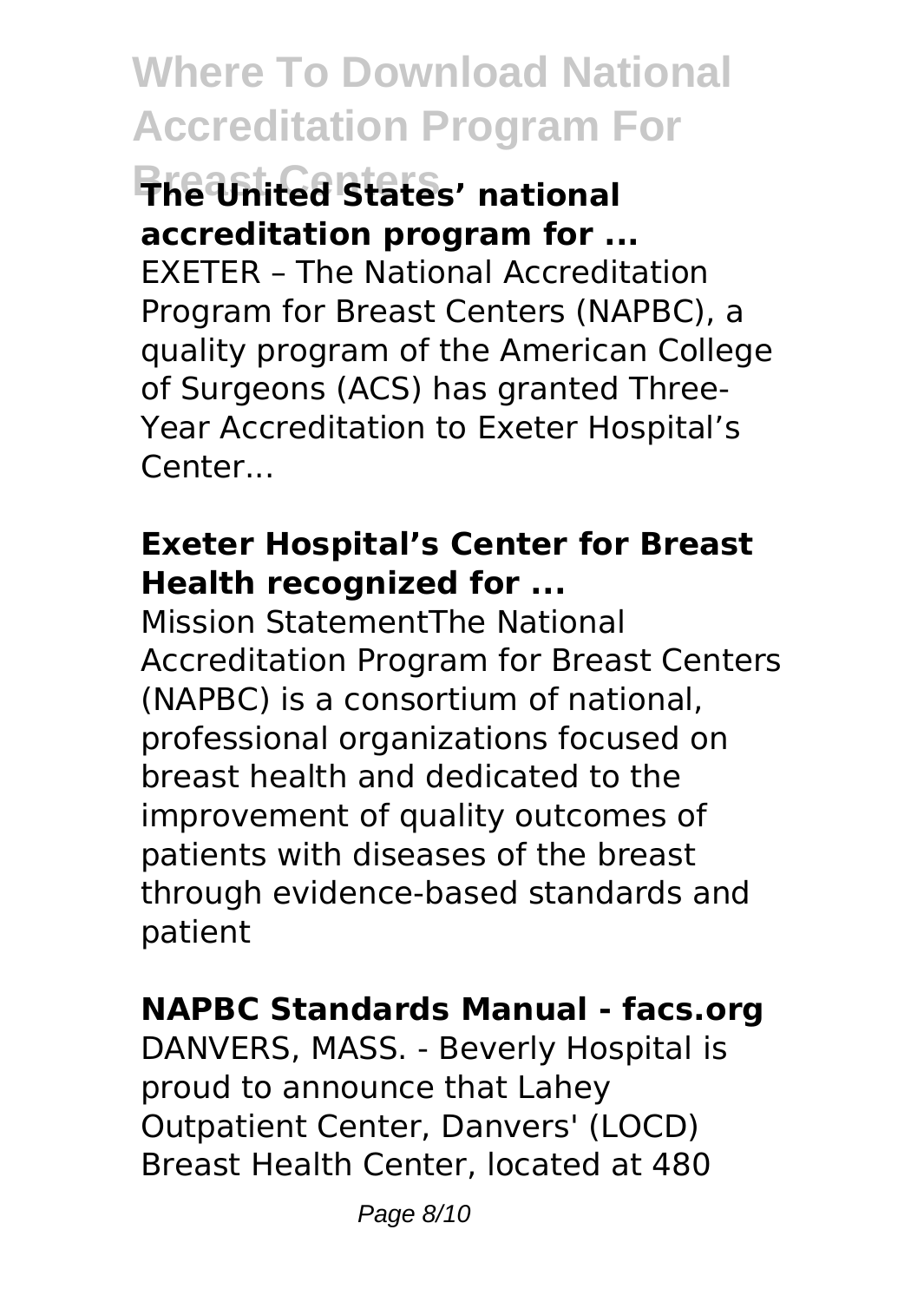**Breast Centers** Maple Street in Danvers, has been granted a full accreditation designation by the National Accreditation Program for Breast Centers (NAPBC), a program administered by the American College of Surgeons.

#### **Lahey Outpatient Center, Danvers Recognized by National ...**

Our breast center, imaging services and pathology labs have received numerous honors and accreditation from national health organizations. To receive these honors, our breast cancer services were tested and met or exceeded the rigorous standards set forth by the accreditation centers. National Accreditation Program for Breast Centers (NAPBC)

#### **Breast Cancer Accreditations | Woman's Hospital | Baton ...**

On May 11, 2020, the National Accreditation Program for Breast Centers (NAPBC,) a quality program of the American College of Surgeons (ACS) has renewed the three-year accreditation to